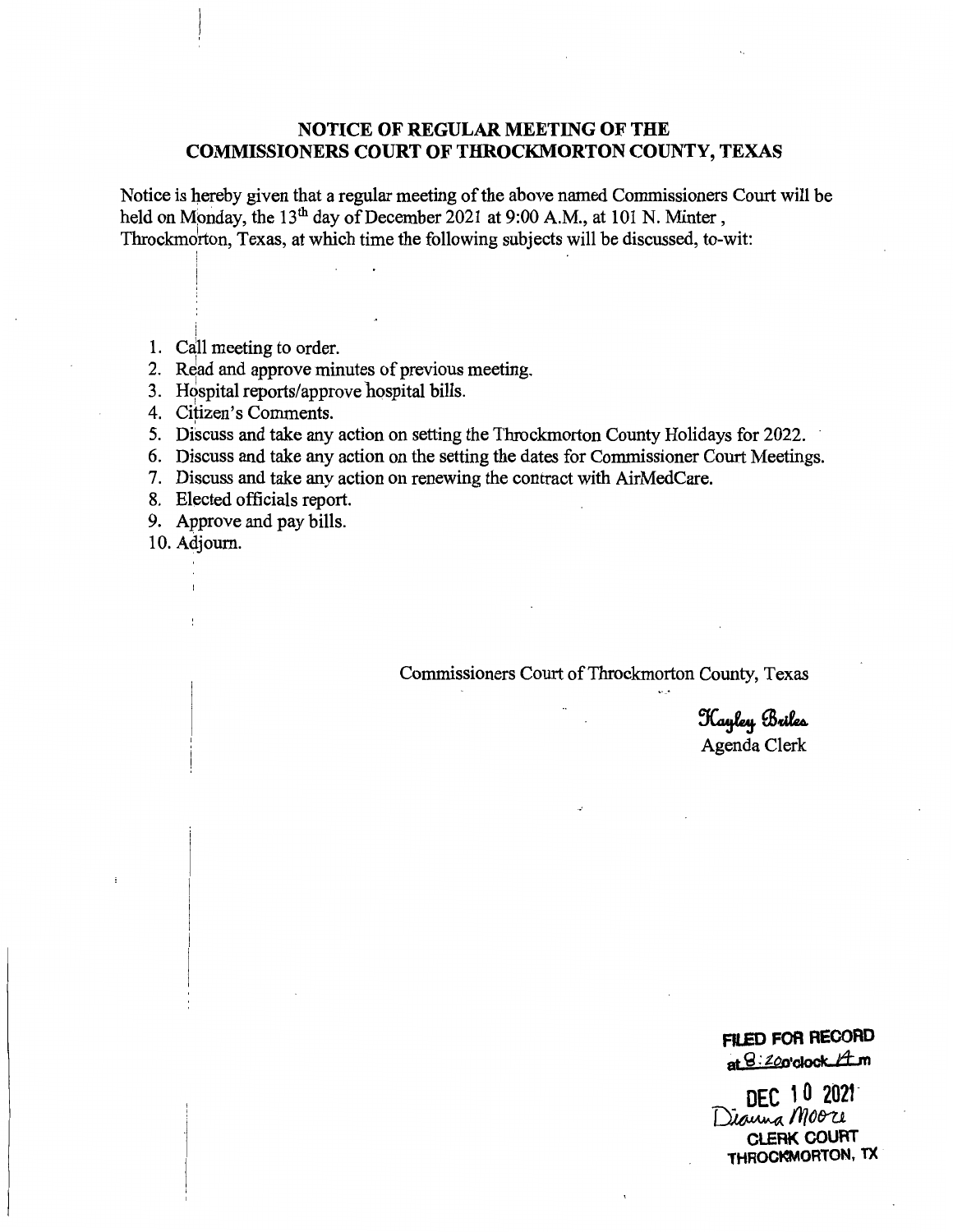#### COMMISSIONER'S COURT

#### Regular Meeting

Throckmorton County Commissioners' Court met in Regular Session on Tuesday the 13<sup>th</sup> day of December"; 2021, at 9:00 A.M., at 105 North Minter, Throckmorton, Texas, with the following members present: .

Present: Trey Carrington, County Judge, Casey Wells, Commissioner Pct #1, Kasey Hibbitts, Commissioner Pct #2, Greg Brockman, Commissioner Pct#3, Klay Mitchell, Commissioner Pct#4, Dianna Moore, County Clerk, Brenda Rankin, County Treasurer, and Doc Wigington !

- 1. Trey Carrington called meeting to order at 9:02 A.M. and welcomed guest. Commissioner Wells is absent.
- 2. Dianna Moore read the minutes from the previous meetings. Kasey Hibbitts made the motion I with Klay Mitchell seconding to approve the minutes. Motion carried 4-0.
- i 3. No action on line item #3.
- 4. Citizen's hearing was held. No comments were made.
- 5. Commissioner Wells is now present. Kasey Hibbitts made the motion with Trey Carrington seconding to above the County Holidays for 2022. See attached list. Motion carried 5-0.
- 6. Casey Wells made the motion with Kasey Hibbitts seconding to set the following days and time for Commissioner's Court for 2022. The court will meet on the 2<sup>nd</sup> and 4<sup>th</sup> Monday at 9:00 am of each month unless it falls on a Holiday, then the court will meet on the next business day. Motion carried 5-0.
- 7. Greg Brockman made the motion with Klay Mitchell seconding to sign the contract with AirMed for the county. See attached agreement. Motion carried 5-0
- 8. Elected Officials Report: Doc Wigington gave a report. See attached.
- 9. Brenda Rankin presented the court with the county bills. Kasey Hibbitts made the motion with Klay Mitchell seconding to approve and pay the bills. Motion carried 5-0.
- ' 10. Casey Wells made the motion and seconded by Greg Brockman to adjourn at 10:04 a.m. **Motion carried 5-0.** I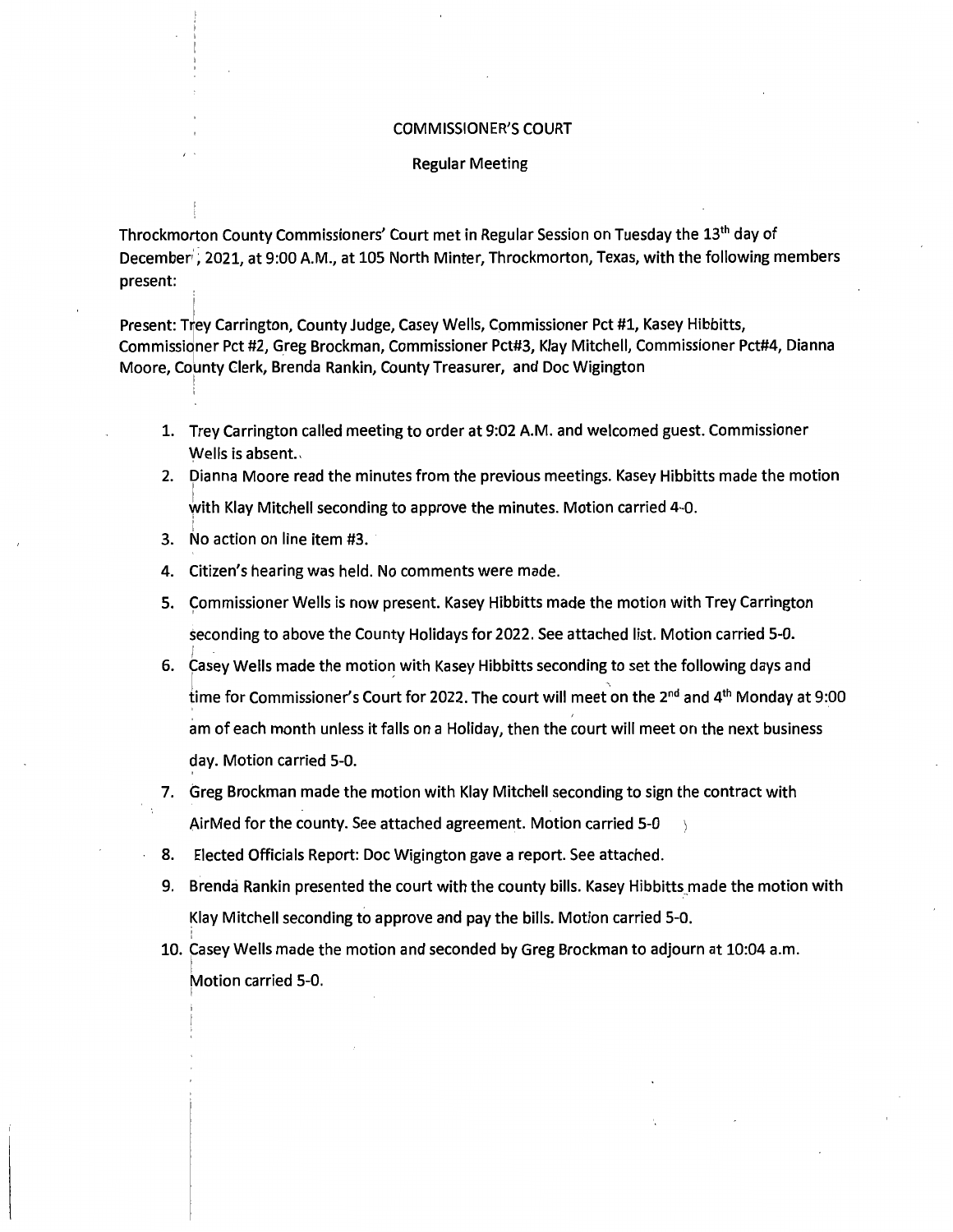Witnessed my hand AND approved this the 27th day of December, 2021.

C U "CUMMA

**ATTEST: County Clerk** 

County Judge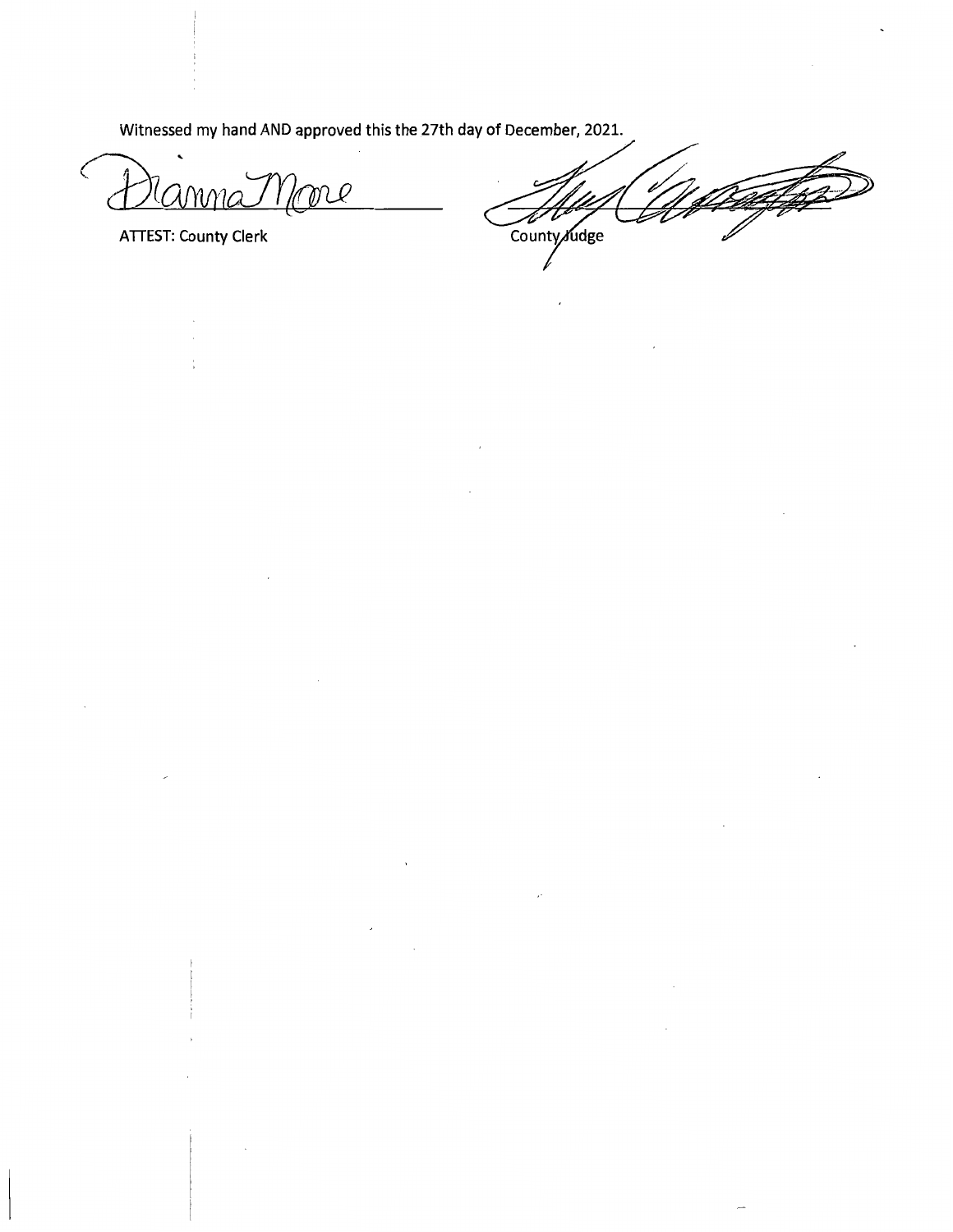# **THROCKMORTON COUNTY HOLIDAYS FOR 2022**

 $\bar{z}$ 

1 Bonus Day to use as you wish

 $\ddot{\phantom{a}}$ 

 $\sim$ 

 $\mathcal{L}$ 

 $\sim 10^{-1}$  .

 $\epsilon^t$  .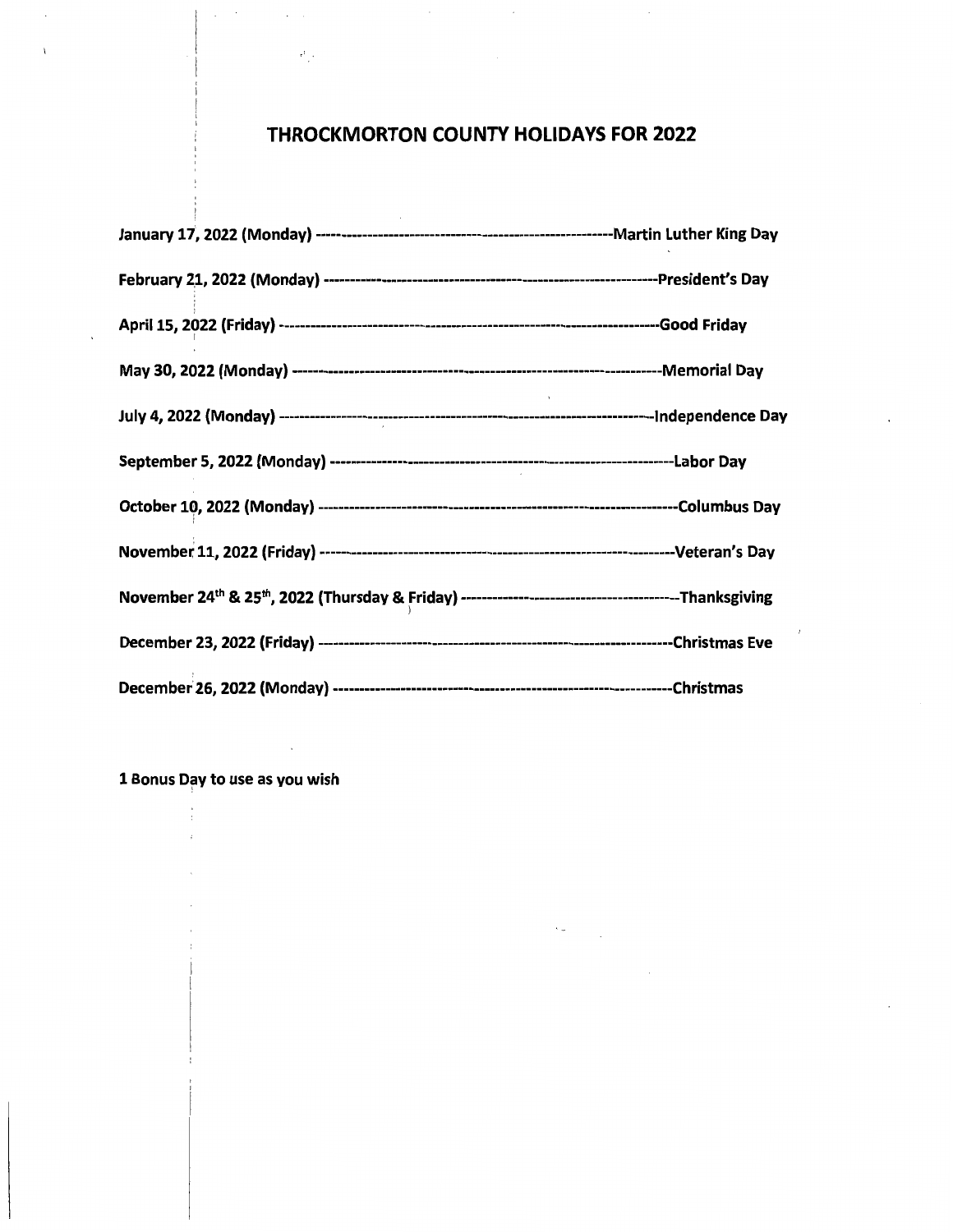# **Trey Carrington**

| From:               | Evans, Isaac <isaac.evans@gmr.net></isaac.evans@gmr.net>                 |  |  |  |  |
|---------------------|--------------------------------------------------------------------------|--|--|--|--|
| Sent:               | Monday, November 29, 2021 4:05 PM                                        |  |  |  |  |
| To:                 | <b>Trey Carrington</b>                                                   |  |  |  |  |
| Cc:                 | De La Garza, Rosa                                                        |  |  |  |  |
| Subject:            | Fw: Throckmorton County, TX MSP PC 5833                                  |  |  |  |  |
| <b>Attachments:</b> | Throckmorton County, TX Agreement 2022.pdf; Throckmorton County 2022.pdf |  |  |  |  |

Good-afternoon!

See attached 2022 agreement. · Please initial all pages, sign and return via scan/email.

Feel free to call or email with questions.

 $\mathcal{L}_{\mathcal{A}}$ 

thank you!

**Isaac** Evans **Area Director - Texas** W: 940-235-0117 | www.amcnrep.com

**MedCare**  $WFTWORR$ 

A Global Medical Response Solution. Extraordinary stories. Extraordinary people. | www.atamomentsnotice.com

Ŵ

1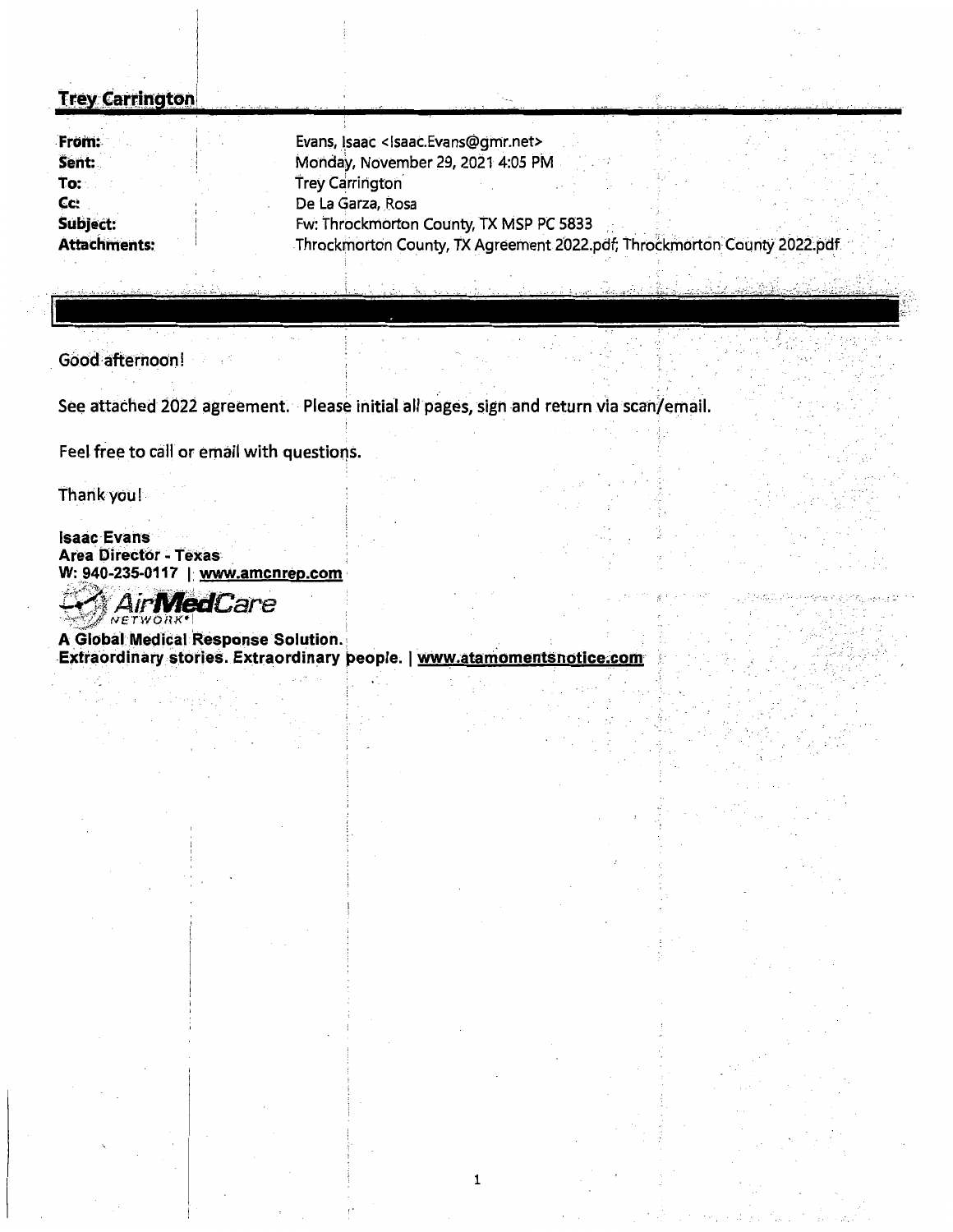

Plan Code: 5833

AirMedCare Network Municipal Site Membership For Throckmorton County, TX

**Organization: Address:** 

**Contact:** Phone: Email: County:

**Throckmorton County, TX PO Box 700** Throckmorton, TX 76483 **Judge Trey Carrington** que 829 - 88 cs<br>cm suy.caning ton @ the clane torre unty, on 940-849-3081 coindge@gmail Throckmortor

Membership Sales Manager/Base: Jessica Sanders/AE63

#### **Covered Individuals and Transports:**

Any individual who resides within the boundaries of Throckmorton County. TX when transported for medical necessity by AirEvac Lifeteam (or any AirMedCare Network Provider) will be covered under the standard terms and conditions for an AirMedCare Network membership (attached), except:

- Transport must be from a pickup location in Throckmorton County, TX; and  $\bullet$
- If the covered individual transported is uninsured at the time of transport, AirEvac Lifeteam will bill the covered individual at the "Medicare Allowable Rate" for the transport.

#### Fees:

Throckmorton County, TX will pay to AirMedCare Network a total of \$16,144.00 annual.

#### **Upgrade Benefit to Covered Individuals:**

Any individual who resides within the boundaries of Throckmorton County, TX may elect to obtain a full household membership (which eliminates the exceptions listed above) by completing an application and paying the following fees.

| <b>Standard Annual Rate</b> | *Senior Annual Rate |
|-----------------------------|---------------------|
| \$45                        | \$35                |
|                             |                     |

\*Senior rate is available to the primary and secondary household member if they are 60 years of age or older

#### **Duration:**

This agreement will be effective upon AirMedCare Network's receipt of (a) this agreement signed by the participating Organization AND (b) payment of the amount as provided above. This agreement will be effective for one (1) year, and will be evaluated by both parties for renewal at least thirty (30) days prior to the end of the one (1) year term.

 $\sqrt{l}$ 



REACH

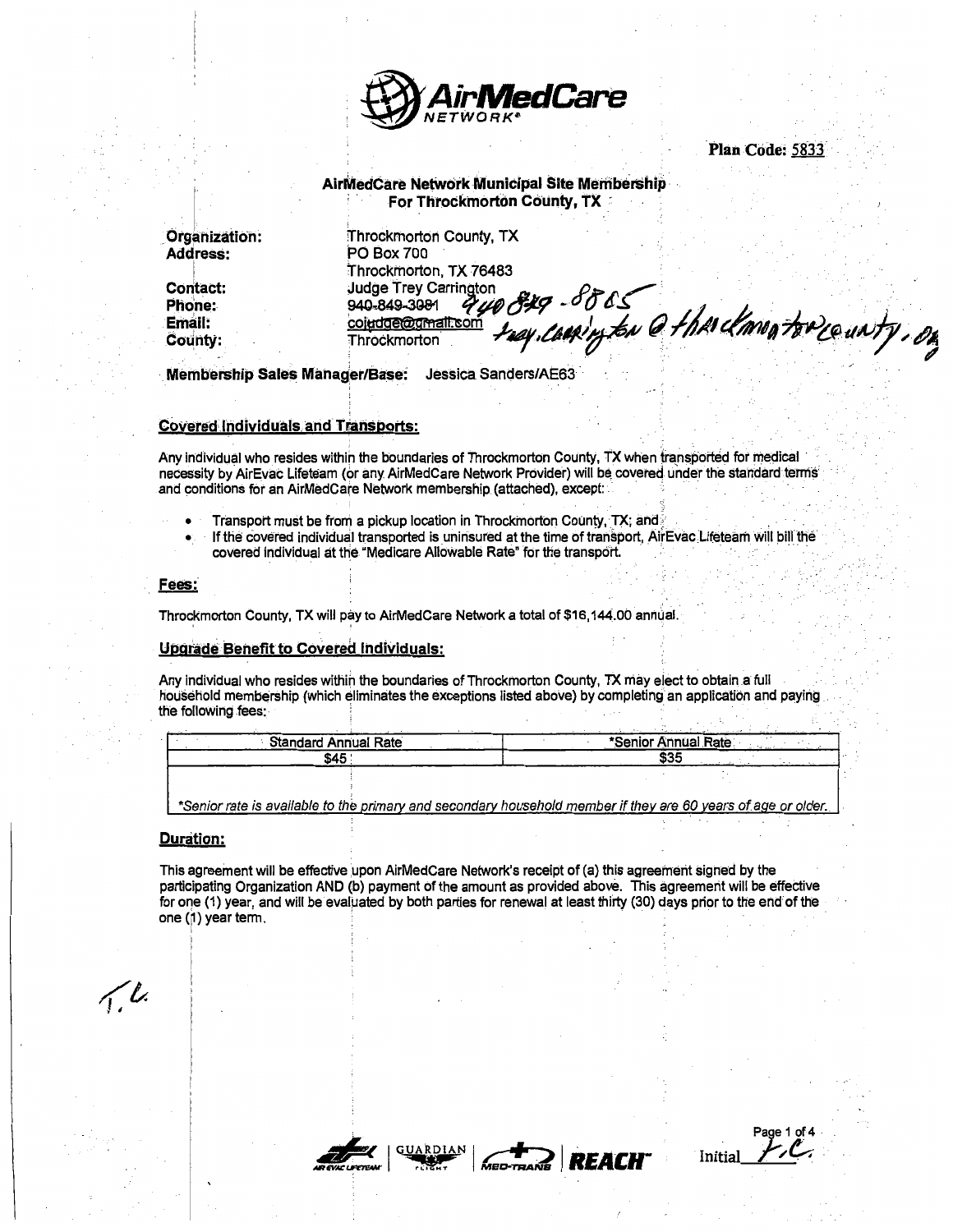

### Terms and'Conditions

AirMedCare Network ("AMCN") is an alliance of affiliated emergency air ambulance providers\* (each a. Provider). Your AMCN membership automatically enrolls you as a member in each Provider's membership program. Membership ensures that you will have no out-of-pocket flight expenses if flown by a Provider by providing prepaid protection against a Provider's air ambulance costs that are not covered by any insurance, benefits, or third-party responsibility available to you, subject to the following terms and conditions:

1. Patient transport will be to the closest appropriate medical facility for medical conditions that are deemed by the AMCN Provider attending medical professionals to be life- or limb-threatening, or that could lead to permanent disability, and which require emergency air ambulance transport. A patient's medical condition, not membership status, wiil dictate whether or not air tratisportatiori is appropriate and required. Under all circumstances, an AMCN Provider retains the sole right and responsibility to determine whether or not a patient is flown. Emergent ground ambulance transport of a member by an AMCN Provider, in connection with an emergent air ambulance transport by a Provider; will be coveted under these same terms and conditions. ·

2. AMCN Provider air ambulance services may not be available when requested due to factors beyond the Provider's control, such as use of the appropriate aircraft by another patient or other circumstances governed by operational requirements or restrictions including, but not limited to, equipment manufacturer limitations, governmental regulations, maintenance requirements, patient condition, age. or size, or weather conditions. FAA restrictions prohibit most AMCN Provjder aircraft from flying in· inclement weather conditions. The primary determinant of whether to accept a flight is always the safety · of the patient and medical flight crews.

3. Members who have any insurance or other benefits available to them, or third party responsibility (or liability) claims, that cover in any way the cost of ambulance services are financially liable for the cost of AMCN Provider services up to the limit of any such available coverage or recovery. In return for payment of the membership fee, the AMCN Provider will consider its air ambulance costs that are not covered by any insurance, benefits or other third-party responsibility available to the member to have been fully prepaid. "Insurance" or "benefits" means any and all types of insurance or benefits without any limitation. By way of example only, such "insurance" or "benefits" include medical benefits available . under health insurance, automobile insurance, homeowners insurance, workers compensation, and government insurance or benefits programs. Further, the terms "insurance" or "benefits" include any insurance or benefits that are owned by a member (or that are written or held in a member's name), as well as any insurance or benefits owned by someone else (or that are written or held in someone else's name) that provide coverage, to any extent, for the services provided by the AMCN Provider to a member. "Third-party responsibility" means any amounts that any third-party is required to pay to a member because of or related to the AMCN Provider's services rendered to the member. The AMCN Provider reserves the right to seek payment directly from any available insurance, benefits provider, or third party for services rendered to a member (to the same extent it could do so for any non-member patieht), and members authorize all available insurers, benefits providers, and responsible third parties to pay any covered amounts directly to the AMCN Provider.

4. Members agree to remit to the AMCN Provider any payment received from any insurance, benefit providers, or any third party for any services provided by the AMCN Provider, not to exceed the amount charged by the AMCN Provider, including (but not limited to) instances in which payment for an AMCN Provider's services is made via settlement with any insurers, benefit providers, or third parties found respohsible fora member's injury or condition leading to the air medical services provided by the AMCN Provider. Remitting such payments are not member out-of-pocket expenses because such payments originated from third parties only because of the air medical services provided to the member. Failure by a member to remit such payments constitutes a material breach of these terms and conditions and authorizes the Provider to seek full payment for its services from the member.



Page 2 of 4 Initial  $k\mathcal{L}$ .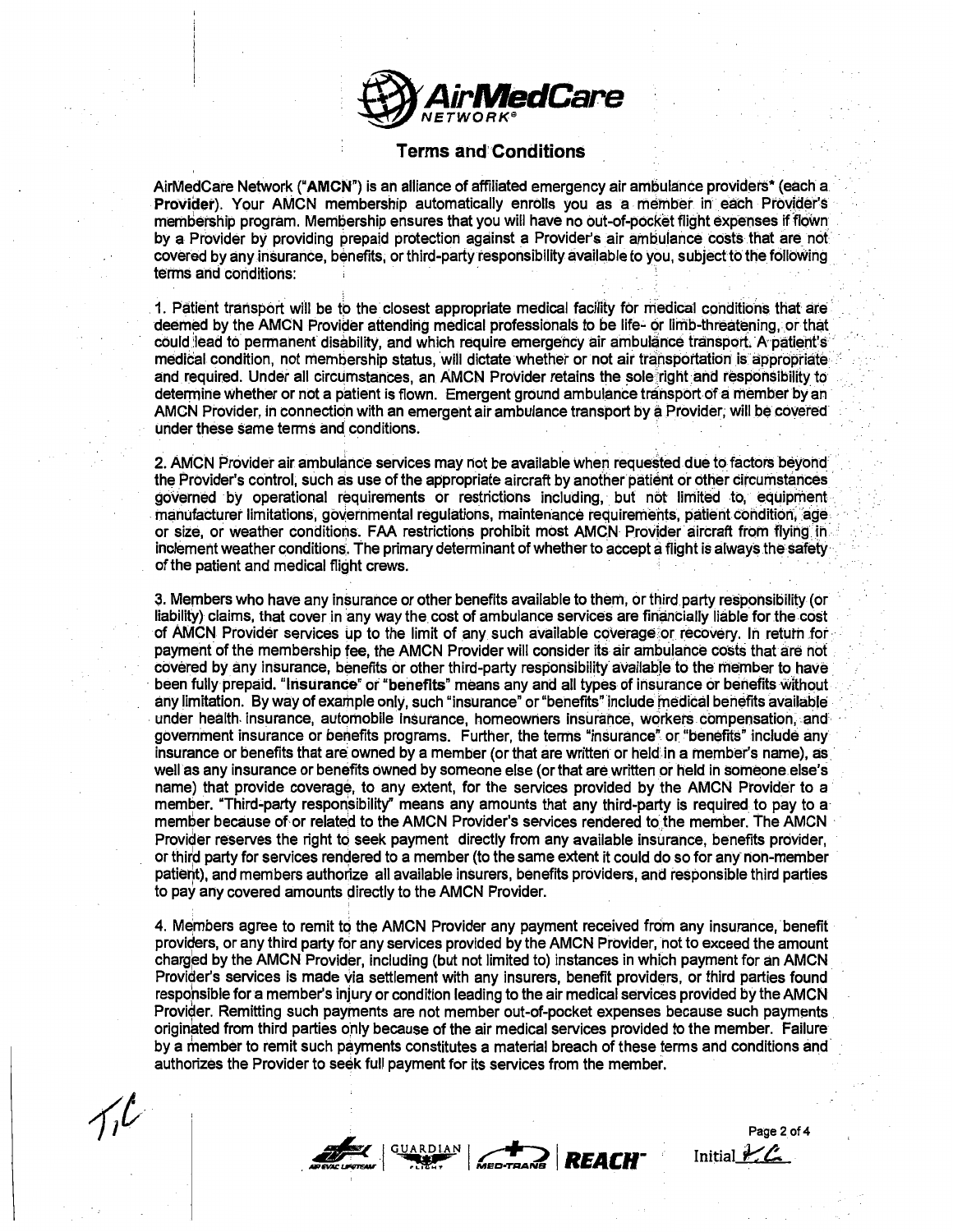

5. Neither the Providers nor AMCN is an insurance company. Membership is not an insurance policy and cannot be considered as a secondary insurance coverage or a supplement to any insurance coverage. Neither the Providers nor AMCN will be responsible for payment for services provided by another ambulance service.

6. Membership starts 15 days after AMCN receives a complete application with full payment; however, the waiting period will be waived for unforeseen events occurring during such time. Members must be natural persons. Memberships are non-refundable and non-transferable.

7. Some state laws prohibit Medicaid beneficiaries from being offered membership or being accepted into membership programs. By applying, members certify to the Providers that they are not Medicaid beneficianes.

8. LIMITATION OF LIABILITY. THE LIABILITY OF AMCN AND THE PROVIDERS, AND THE DAMAGES AVAILABLE TO A MEMBER, FOR BREACH OF THESE TERMS AND CONDITIONS IS LIMITED TO ACTUAL DAMAGES IN AN AMOUNT NOT TO EXCEED (A) ANY AMOUNT ACTUALLY RECEIVED BY AMCN OR ANY PROVIDER IN VIOLATION OF THESE TERMS AND CONDITIONS AND (B) THE MEMBERSHIP FEE PAID BY THE MEMBER FOR THE APPLICABLE MEMBERSHIP TERM. IN NO EVENT SHALL AMCN OR ANY PROVIDER BE LIABLE TO A MEMBER UNDER THESE TERMS AND CONDITIONS PURSUANT TO ANY CONTRACT, NEGLIGENCE, STRICT LIABILITY, TORT, OR OTHER LEGAL OR EQUITABLE THEORY FOR ANY INCIDENTAL, SPECIAL OR CONSEQUENTIAL DAMAGES OF ANY NATURE WHATSOEVER, ARISING OUT OF OR IN CONNECTION WITH THE MEMBERSHIP PROGRAM OR THESE TERMS AND CONDITIONS, EVEN IF AMON OR A PROVIDER HAS BEEN ADVISED OF THE POSSIBILITY OF SUCH DAMAGES. THE MEMBER ACKNOWLEDGES AND AGREES THAT THE LIMITATIONS OF LIABILITY SET FORTH IN THESE TERMS AND CONDITIONS REFLECT AN ALLOCATION OF RISK SET FORTH IN THESE TERMS AND CONDITIONS AND THAT, IN THE ABSENCE OF SUCH LIMITATIONS, THESE TERMS AND CONDITIONS WOULD BE SUBSTANTIALLY DIFFERENT.

9. Any and all matters arising out of or relating to the AMCN membership program, these terms and conditions, and/or the subject matter hereof shall be governed by, construed, and enforced in accordance with the laws of the United States of America (including without limitation, the Federal Arbitration Act) and, to the extent not preempted by Federal law, the laws of the State of Missouri without regard to conflicts or choice of law principles, regardless of the legal theory upon which such matter is asserted. Outside of these terms and conditions, Federal law preempts state and local laws, requiations, and other provisions, including common law duties that relate to rates, routes, or services of an air carrier. To the extent a state or political subdivision thereof makes the incorporation of common law duties or state law in contracts optional, the Providers and you agree that this contract does not incorporate any such common law duties or state laws.

10. ARBITRATION AGREEMENT. Any controversy or claim arising out of or relating to the AMCN membership program, these terms and conditions, and/or the subject matter hereof shall be resolved by binding arbitration by a single arbitrator pursuant to the Consumer Arbitration Rules of the American Arbitration Association ("Rules"), as modified by these terms and conditions. The place of arbitration will be St. Louis, Missouri. The judgment on any award rendered by the arbitrator may be entered in any court having jurisdiction thereof. THERE SHALL BE NO RIGHT OR AUTHORITY FOR ANY CLAIMS TO BE ARBITRATED ON A CLASS ACTION, JOINT OR CONSOLIDATED BASIS OR ON BASES INVOLVING CLAIMS BROUGHT IN A PURPORTED REPRESENTATIVE CAPACITY ON BEHALF OF OTHER MEMBERS OR OTHER PERSONS. THE ARBITRATOR MAY AWARD RELIEF ONLY IN FAVOR OF THE INDIVIDUAL PARTY SEEKING RELIEF AND ONLY TO THE EXTENT NECESSARY TO PROVIDE RELIEF WARRANTED BY THAT INDIVIDUAL PARTY'S CLAIM. The arbitrator is not authorized to award attorney's fees and costs or equitable relief. In the event the prohibition on class arbitration or any other provision in this arbitration agreement is deemed invalid or unenforceable, then the remaining provisions of these terms and conditions will remain in full force and effect. In the event of any dispute between the parties, you agree to first contact the Provider or AMCN and make a good faith effort to resolve the dispute before resorting to arbitration under these terms and conditions.



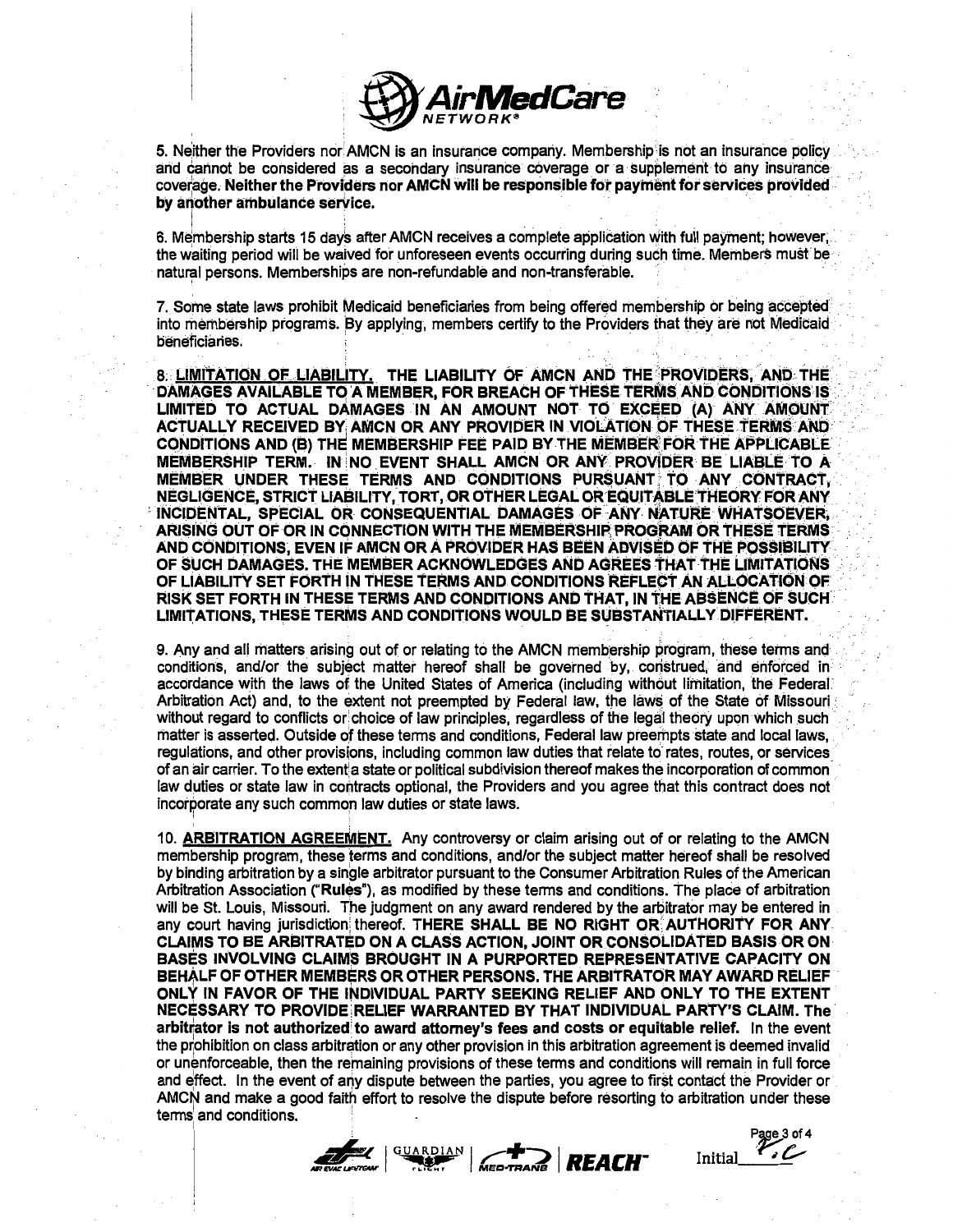

11. These terms and conditions supersede all previous terms and conditions between a member and the Providers or AMCN, including any other writings, or verbal representations, relating to the terms. and conditions of membership. These terms and conditions may be modified or amended only in writing signed by the President or a Vice President of AMCN or a Provider, and may not be modified or amended orally, by trade usage or by course of conduct or dealing.

\*Air Evac EMS, Inc. / Guardian Flight, LLC / Med-Trans Corporation / REACH Air Medical Services, LLC -- These terms and conditions apply to all AMCN participating provider membership programs, regardless of which participating provider transports you.

Agreed to by:

ization

Date

Signature

**Keith Hovey** 

**Printed Name** 

**Vice President** 

**Title** 

**Membership** 

Division

Date





Page 4 of 4 Initial  $\mathcal{L}$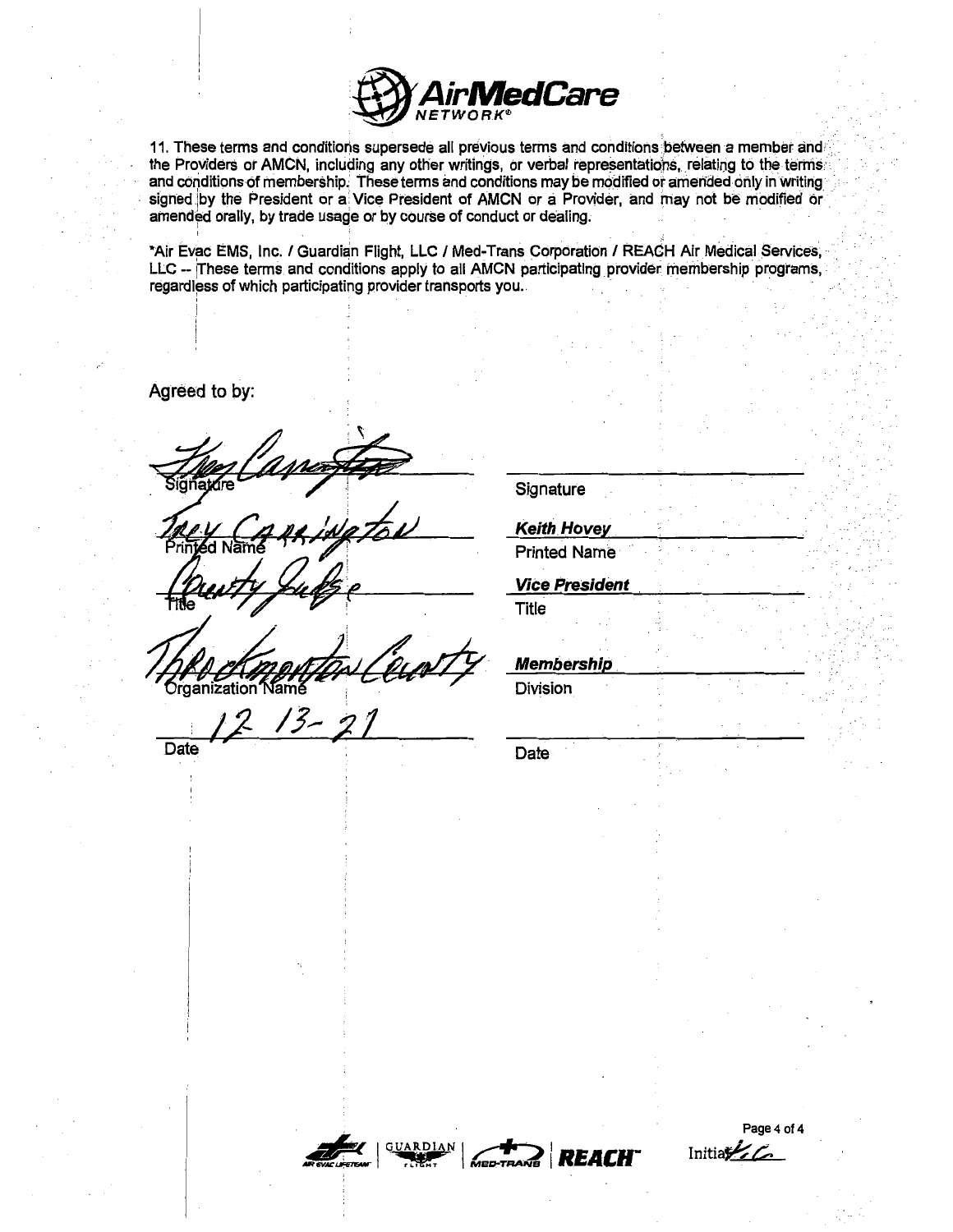I **·AirMetlCare**  NETWORK~

P.O. Box 948. West Plains; MO 65775

PO Box 700

Throckmorton, TX 76483

I

# 800-793-0010 · Fax 866-299-3303 membership@airrnedcarehetwork.com

# **lnvoice**

Throckmorton County, TX **I Formulate County, TX** For: AMCN Membership Invoice#: 5833-lli82021 Thursday, November 18, 2021

r·w-----......... --.-,----------~~~----r--·-·----h**i** Quantity **i IVPE i** Type **i** Dates -----, **Amount** ! 1 Municipal Site Membership 1/14/2022 - 1/14/2023 \$16,144.00 <sup>~</sup>-------------! ·-- ·----·----1 \_\_\_\_\_ \_, ! '-+- I I <sup>~</sup>i I ! . i ! I !------·---· .. ···!·-···----l-------· ........ \_\_\_ ................... - .............. \_\_\_ .. \_.~---·-·····-·--·----·-···-·------------·-----· .. ---·--+---------------------·I. I ! Ii i ! I ' . , ·--- : t-------··----'-.-----+--------< **II just a construction of the construction of the construction of the construction** Total Amount \$16,144.00

Please make all checks payable to Air Med Care Network.

**FedEx Code: 4804-1874-3 Mail to: 1800 Air Medical Drive, Suite 1 West Plains, MO 65775 -OR-Send by regular mail Mail to: PO Box 948 West Plains, MO 65775** 

If you have any questions concerning this invoice, please contact

Hayden Drumright at 417-257-1299 or email Hayden.Drumright@gmr.net .



I





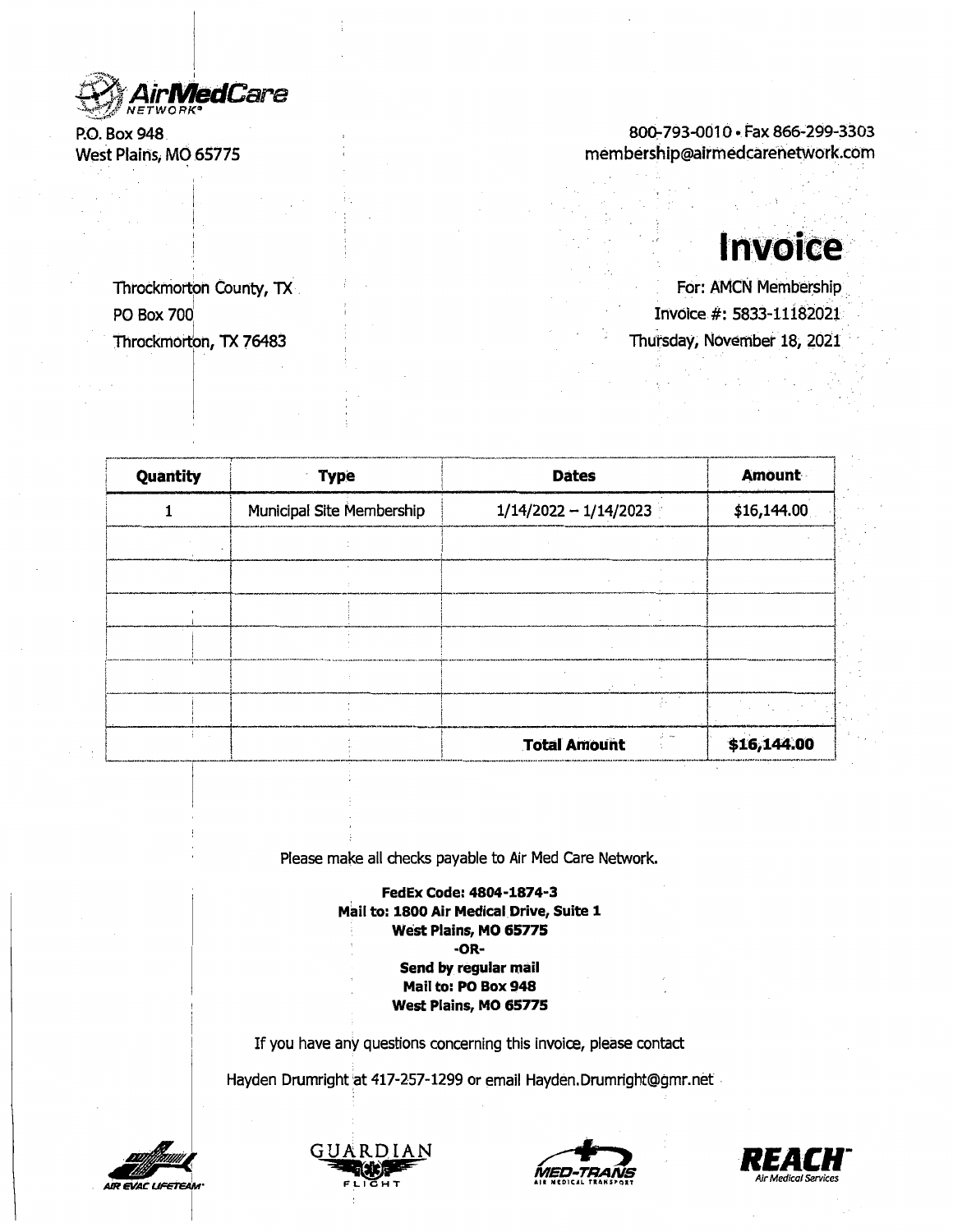Doc Wigington Throckmorton County Sheriff P.O. Box 578 Throckmorton, TX 76483



# 12-13-21

Elected Officials Report Commissioners Court

- 1. Game Warden Clay Armstrong transferring to Johnson County, Spoke with Carter Smith head of Law Enforcement as pertains to either transfer or recruit. New recruit class starts in August of 2022.
- 2. Trooper Joe Osborn injured on Operation Lone Star on border with partially torn Achille tendon, out for several weeks to months.
- 3. TCSO will be hosting a bike rodeo and safety class for ages pre-k to 15 in the spring those that attend are eligible to win new bicycle. All items donated

## **Sheriff Doc Wigington**

Throckmorton County

The Great State of Texas

## 940.849.8855 <sup>I</sup>

940.849.8856 (tax)

I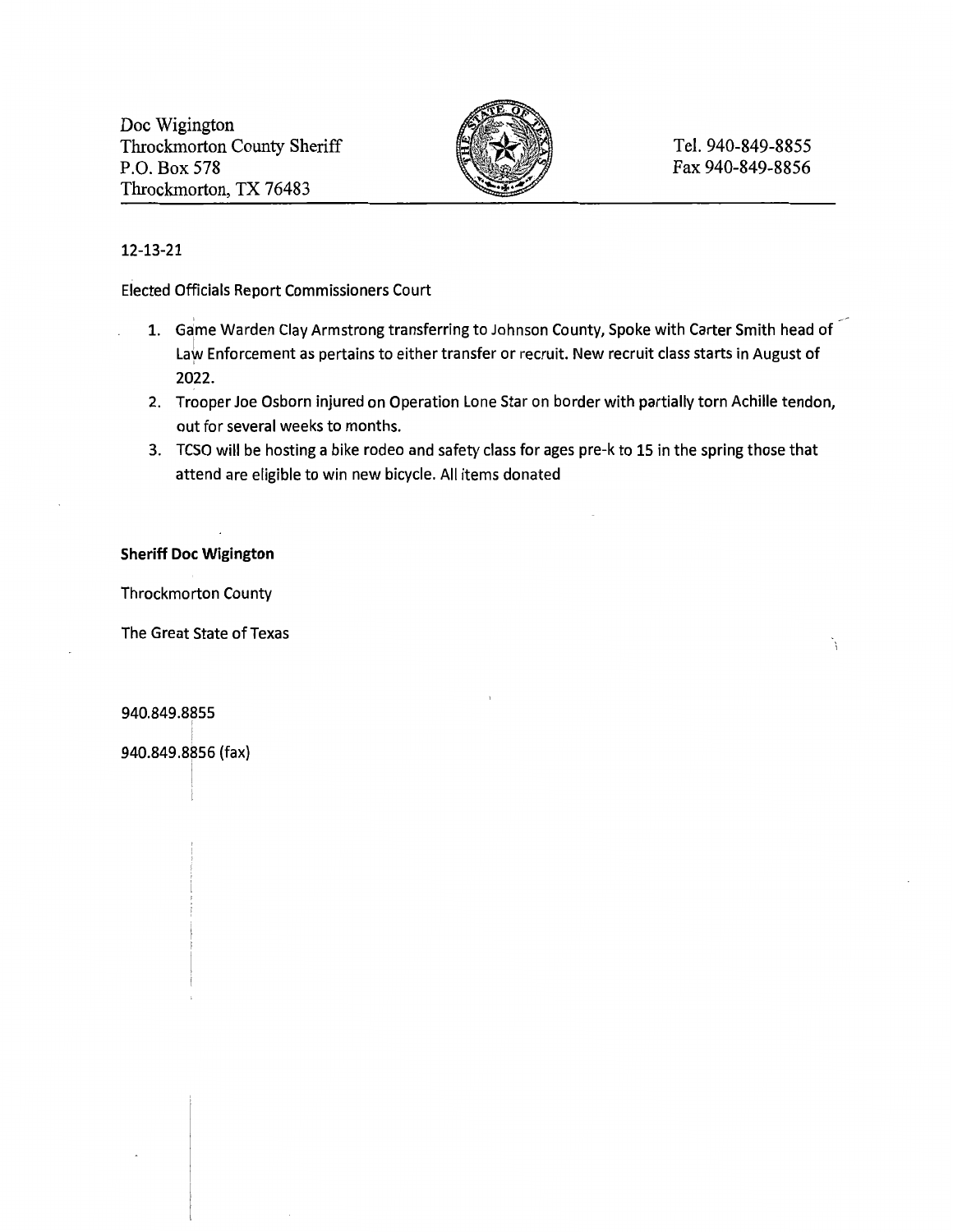|                                  | December 13, 2021    |               |
|----------------------------------|----------------------|---------------|
|                                  | <b>GENERAL BILLS</b> |               |
|                                  |                      |               |
| <b>Vendor Name</b>               | <b>Account</b>       | <b>Amount</b> |
| <b>CITY</b>                      |                      | 410.82        |
| FT BELKNAP ELECTRIC              |                      | 39.67         |
| <b>ATMOS</b>                     |                      | 64.72         |
| <b>TXU</b>                       |                      | 978.91        |
| <b>HANDYMAN</b>                  |                      | 58.53         |
| <b>TEXAS CHILD SUPPORT DIV</b>   |                      | 514.50        |
| <b>AMERIFLEX</b>                 |                      | 79.20         |
| <b>LGS</b>                       |                      | 845.00        |
| <b>JUSTICE SOLUTIONS</b>         |                      | 623.00        |
| <b>WILLIS SUPPLY</b>             |                      | 157.75        |
| <b>PENMAN</b>                    | <b>TVFD</b>          | 184.67        |
| <b>PENMAN</b>                    | <b>WVFD</b>          | 1,992.80      |
| <b>LEONARD AUTO</b>              | S.O.                 | 83.14         |
| <b>LEONARD AUTO</b>              | <b>TVFD</b>          | 5.44          |
| THE DRUG STORE                   |                      | 62.51         |
| <b>HENDRICK PROVIDER NETWORK</b> |                      | 81.38         |
| <b>WINDSTREAM</b>                |                      | 6,215.33      |
| <b>HARRIS EXTERMINATING</b>      |                      | 145.00        |
| <b>GOLDSMITH</b>                 |                      | 6,554.25      |
| <b>DE LAGE LANDEN</b>            |                      | 357.02        |
| <b>LOU ANN KARL</b>              |                      | 81.11         |
| <b>WEX</b>                       |                      | 1,373.48      |
| <b>SPRING HOUSE</b>              |                      | 125.97        |
| <b>STEPHENS COUNTY</b>           |                      | 2,777.96      |
| <b>ALBANY COMUNICATIONS</b>      |                      | 229.01        |
| <b>POSTMASTER</b>                |                      | 54.00         |
| <b>COW COUNTRY FUEL</b>          | S.O.                 | 82.21         |
| <b>COW COUNTRY FUEL</b>          | <b>TVFD</b>          | 12.75         |
| <b>GARLINGTON-BROWN</b>          |                      | 168.62        |
| <b>LILLIE TIMMS</b>              |                      | 15.43         |
| <b>OFICE DEPOT</b>               |                      | 96.99         |
| <b>NACO</b>                      |                      | 450.00        |
| <b>EMPIRE PAPER</b>              |                      | 85.59         |
| <b>HAYLEY BRILES</b>             |                      | 49.82         |
| <b>BRAZOS COMMUNICATIONS</b>     |                      | 154.71        |
| <b>ACTION PRINTING</b>           |                      | 144.51        |
| <b>TCAD</b>                      | ł.                   | 31,218.59     |
| <b>BAXLEY AUTO</b>               | <b>WVFD</b>          | 1,397.12      |
| <b>BCBS</b>                      |                      | 12,658.14     |
| <b>BOBBY T'S</b>                 | <b>TVFD</b>          | 35.00         |
| <b>AEP</b>                       |                      | 375.00        |
| YELLOW ROSE LODGE                | S.O.                 | 250.00        |
| <b>BAR W ELECTRIC</b>            |                      | 232.50        |

 $\mathcal{A}$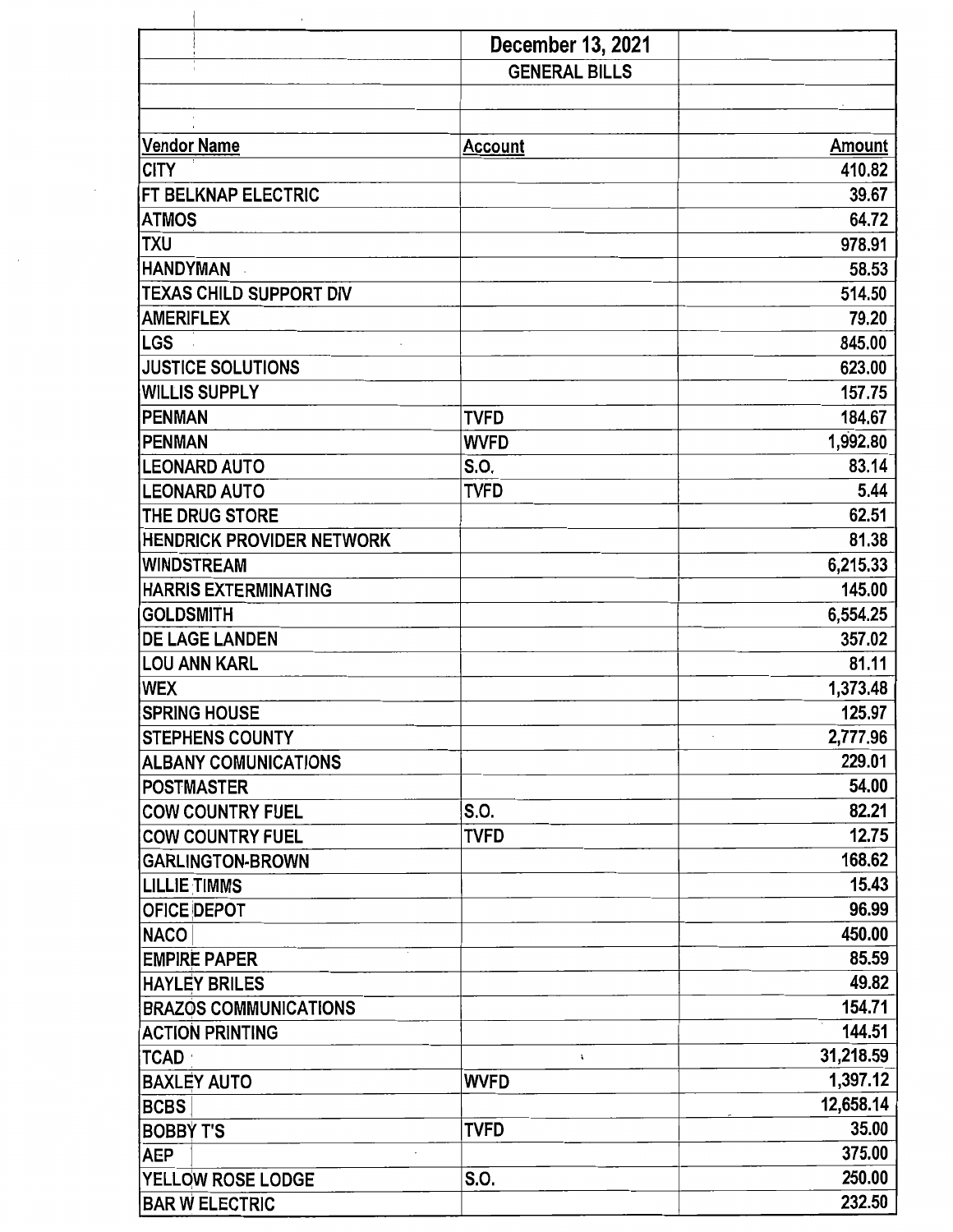| <b>PUMP SERVICE</b>      | S.O.            | 6.90   |
|--------------------------|-----------------|--------|
| <b>PUMP SERVICE</b>      | <b>TVFD</b>     | 26.87  |
| <b>PUMP SERVICE</b>      | <b>VETERANS</b> | 30.70  |
| <b>BRECKENRIDGE AUTO</b> | <b>WVFD</b>     | 923.52 |
| <b>ABC PRINTING</b>      |                 | 596.02 |
| <b>HASKELL FEEDS</b>     | <b>CEA</b>      | 609.98 |
| <b>JERRI ANN CORNETT</b> | <b>CEA</b>      | 543.44 |
| <b>TAC</b>               |                 | 125.00 |
| <b>TAC</b>               |                 | 400.00 |
| <b>ELBERT PROPANE</b>    | <b>TVFD</b>     | 411.60 |
| <b>IWTCJ&amp;CA</b>      |                 | 200.00 |
| <b>SUPERVISION</b>       |                 | 150.42 |
|                          |                 | مسرور. |

*Tc:m* ff

 $\overline{\phantom{a}}$ 

 $\frac{1}{4}$ 

James K. Wigington

 $35.00$ 61.95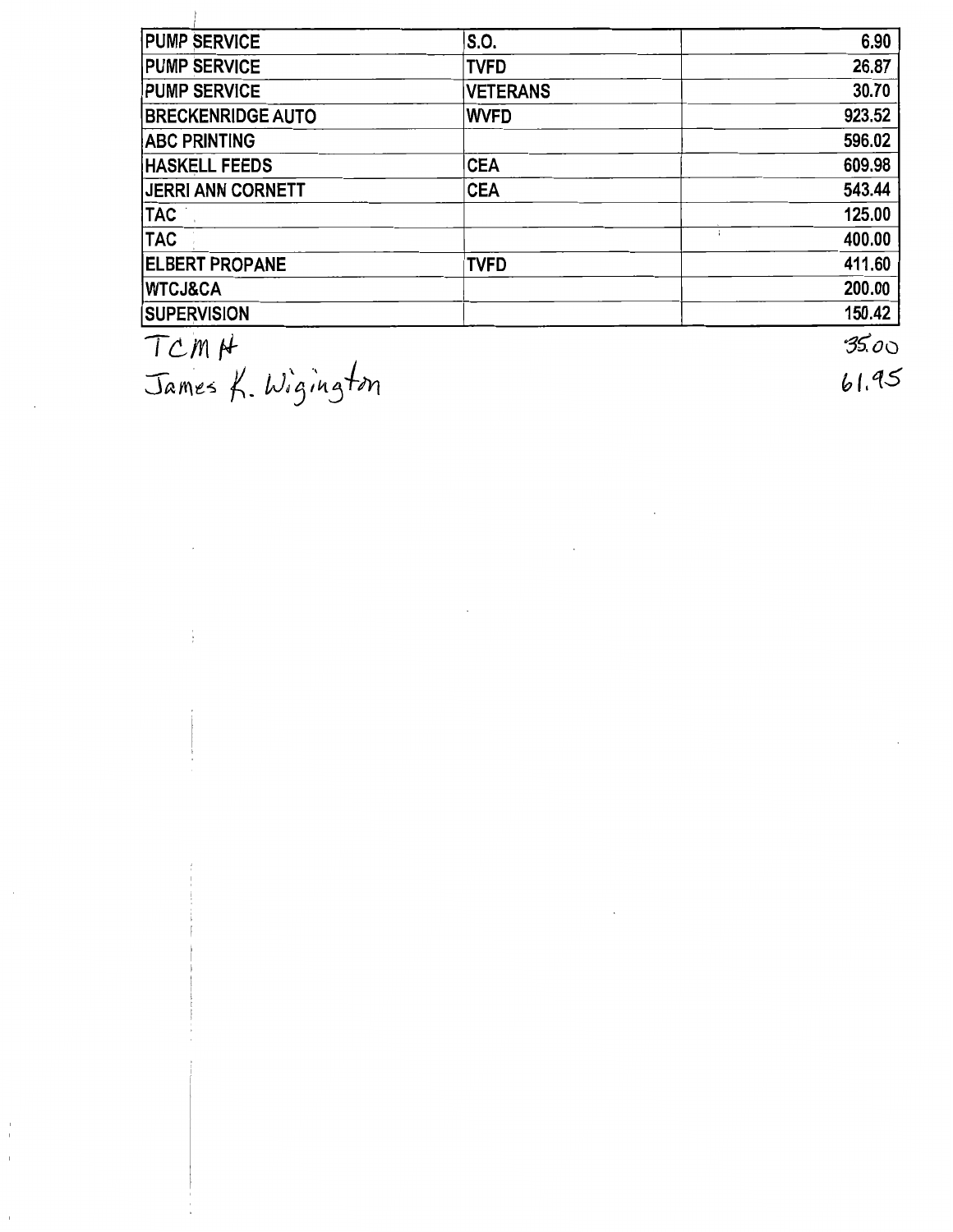| $\mathbf{I}$                        | <b>December 13, 2021</b> |              |
|-------------------------------------|--------------------------|--------------|
|                                     | <b>BILLS</b>             |              |
|                                     | <b>PRECINCT 1</b>        |              |
|                                     |                          |              |
|                                     |                          |              |
| <b>CITY</b>                         |                          | \$51.44      |
| <b>TXU</b>                          |                          | \$73.47      |
| <b>ATMOS</b>                        |                          | \$56.51      |
| AT&T                                |                          |              |
| <b>PENMAN</b>                       |                          | \$430.01     |
| <b>LEONARD AUTO</b>                 |                          | \$19.56      |
| <b>CITY</b>                         |                          | \$602.41     |
| <b>PUMP SERVICE</b>                 |                          | \$98.40      |
| <b>ZACK BURKETT</b>                 |                          | \$3,823.20   |
| <b>BUB &amp; SAM CREEL TRUCKING</b> |                          | \$10,915.41  |
| <b>HOLUB TIRE</b>                   |                          | \$102.95     |
|                                     |                          |              |
|                                     |                          | \$16, 173.36 |

 $\label{eq:2.1} \frac{1}{\sqrt{2}}\int_{0}^{\infty}\frac{1}{\sqrt{2\pi}}\left(\frac{1}{\sqrt{2\pi}}\right)^{2\alpha} \frac{1}{\sqrt{2\pi}}\int_{0}^{\infty}\frac{1}{\sqrt{2\pi}}\left(\frac{1}{\sqrt{2\pi}}\right)^{\alpha} \frac{1}{\sqrt{2\pi}}\frac{1}{\sqrt{2\pi}}\int_{0}^{\infty}\frac{1}{\sqrt{2\pi}}\frac{1}{\sqrt{2\pi}}\frac{1}{\sqrt{2\pi}}\frac{1}{\sqrt{2\pi}}\frac{1}{\sqrt{2\pi}}\frac{1}{\sqrt{2\pi}}$ 

 $\label{eq:2.1} \frac{1}{2} \int_{\mathbb{R}^3} \frac{1}{\sqrt{2}} \, \frac{1}{\sqrt{2}} \, \frac{1}{\sqrt{2}} \, \frac{1}{\sqrt{2}} \, \frac{1}{\sqrt{2}} \, \frac{1}{\sqrt{2}} \, \frac{1}{\sqrt{2}} \, \frac{1}{\sqrt{2}} \, \frac{1}{\sqrt{2}} \, \frac{1}{\sqrt{2}} \, \frac{1}{\sqrt{2}} \, \frac{1}{\sqrt{2}} \, \frac{1}{\sqrt{2}} \, \frac{1}{\sqrt{2}} \, \frac{1}{\sqrt{2}} \, \frac{1}{\sqrt{2}} \,$ 

 $\label{eq:2.1} \frac{1}{\sqrt{2}}\int_{\mathbb{R}^3} \frac{d\mu}{\sqrt{2}}\,d\mu\int_{\mathbb{R}^3} \frac{d\mu}{\sqrt{2}}\,d\mu\int_{\mathbb{R}^3} \frac{d\mu}{\sqrt{2}}\,d\mu\int_{\mathbb{R}^3} \frac{d\mu}{\sqrt{2}}\,d\mu\int_{\mathbb{R}^3} \frac{d\mu}{\sqrt{2}}\,d\mu\int_{\mathbb{R}^3} \frac{d\mu}{\sqrt{2}}\,d\mu\int_{\mathbb{R}^3} \frac{d\mu}{\sqrt{2}}\,d$ 

 $\label{eq:2.1} \frac{d\mathbf{r}}{d\mathbf{r}} = \frac{1}{2} \sum_{i=1}^n \frac{d\mathbf{r}}{d\mathbf{r}} \mathbf{r}_i \mathbf{r}_i \mathbf{r}_i \mathbf{r}_i \mathbf{r}_i \mathbf{r}_i$ 

 $\mathcal{L}^{\text{max}}_{\text{max}}$  and  $\mathcal{L}^{\text{max}}_{\text{max}}$ 

 $\hat{\mathcal{L}}$ 

 $\mathcal{L}^{\text{max}}$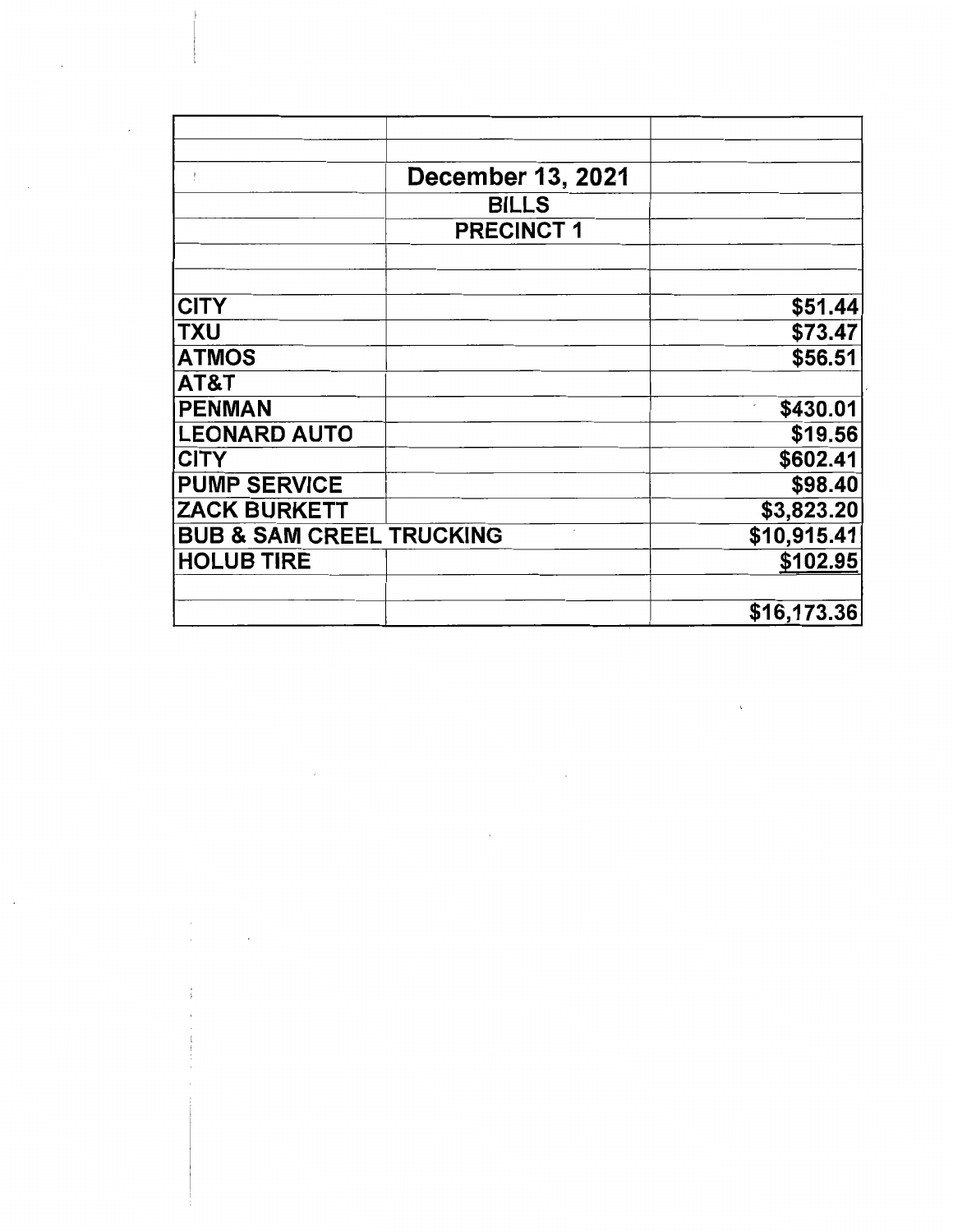|                       | <b>December 13, 2021</b> |            |
|-----------------------|--------------------------|------------|
|                       | <b>BILLS</b>             |            |
|                       | <b>PRECINCT 2</b>        |            |
|                       |                          |            |
|                       |                          |            |
| <b>CITY</b>           |                          | \$102.13   |
| <b>TXU</b>            |                          | \$24.90    |
| <b>ATMOS</b>          |                          | \$78.44    |
| <b>PENMAN</b>         |                          | \$866.38   |
| <b>LEONARD AUTO</b>   |                          | \$508.14   |
| <b>PUMP SERVICE</b>   |                          | \$79.75    |
| <b>CITY</b>           |                          | \$602.41   |
| <b>TPD DIRT WORKS</b> |                          | \$4,050.00 |
| <b>BOBBY T'S</b>      |                          | \$35.00    |
|                       |                          |            |
|                       |                          |            |
|                       |                          |            |
|                       |                          |            |
|                       |                          | \$6,245.02 |

 $\sim 10^{11}$ 

 $\mathcal{O}(\mathcal{E}_\mathbf{a}(\mathbf{a}^{\top})\mathbf{a}^{\top})$  .

 $\mathcal{L}^{\pm}$ 

 $\label{eq:2.1} \frac{1}{\sqrt{2}}\int_{\mathbb{R}^3}\frac{1}{\sqrt{2}}\left(\frac{1}{\sqrt{2}}\right)^2\frac{1}{\sqrt{2}}\left(\frac{1}{\sqrt{2}}\right)^2\frac{1}{\sqrt{2}}\left(\frac{1}{\sqrt{2}}\right)^2.$ 

 $\begin{array}{c} \begin{array}{c} \mathbf{i} \\ \mathbf{j} \end{array} \\ \begin{array}{c} \mathbf{i} \\ \mathbf{j} \end{array} \end{array}$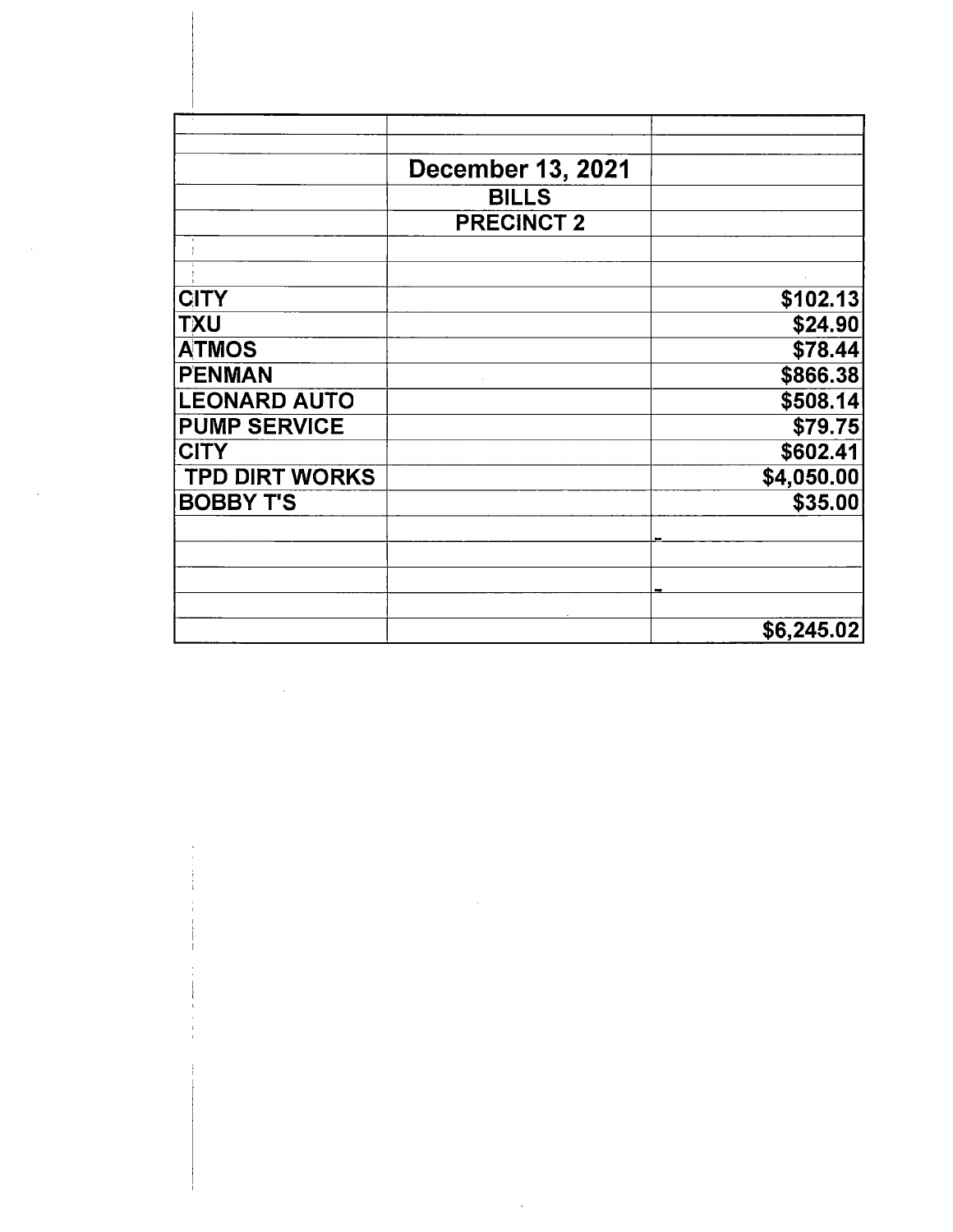|                              | <b>December 13, 2021</b> |             |
|------------------------------|--------------------------|-------------|
|                              | <b>BILLS</b>             |             |
|                              | <b>PRECINCT 3</b>        |             |
| <b>STEPHENS REGIONAL SUD</b> |                          |             |
| <b>TXU</b>                   |                          |             |
| <b>CITY</b>                  |                          |             |
| <b>LEONARD AUTO</b>          |                          |             |
| <b>PENMAN</b>                |                          |             |
| <b>BOBBY T'S</b>             |                          | \$1,704.00  |
| <b>BJB</b>                   |                          | \$12,456.00 |
| <b>BRECKENRIDGE AUTO</b>     |                          |             |
|                              | <b>TOTAL</b>             | \$15,438.28 |

 $\label{eq:2.1} \mathcal{L}(\mathcal{L}^{\mathcal{L}}_{\mathcal{L}}(\mathcal{L}^{\mathcal{L}}_{\mathcal{L}})) \leq \mathcal{L}(\mathcal{L}^{\mathcal{L}}_{\mathcal{L}}(\mathcal{L}^{\mathcal{L}}_{\mathcal{L}})) \leq \mathcal{L}(\mathcal{L}^{\mathcal{L}}_{\mathcal{L}}(\mathcal{L}^{\mathcal{L}}_{\mathcal{L}}))$ 

 $\label{eq:2.1} \frac{1}{\sqrt{2}}\int_{\mathbb{R}^3}\frac{1}{\sqrt{2}}\left(\frac{1}{\sqrt{2}}\int_{\mathbb{R}^3}\frac{1}{\sqrt{2}}\left(\frac{1}{\sqrt{2}}\int_{\mathbb{R}^3}\frac{1}{\sqrt{2}}\left(\frac{1}{\sqrt{2}}\int_{\mathbb{R}^3}\frac{1}{\sqrt{2}}\right)\frac{1}{\sqrt{2}}\right)\frac{1}{\sqrt{2}}\right)=\frac{1}{2}\int_{\mathbb{R}^3}\frac{1}{\sqrt{2}}\int_{\mathbb{R}^3}\frac{1}{\sqrt{2}}\left(\frac{1$ 

 $\begin{array}{c} \begin{array}{c} \uparrow \\ \downarrow \end{array} \\ \begin{array}{c} \downarrow \\ \downarrow \end{array} \end{array}$ 

 $\label{eq:2} \frac{1}{2} \int_{\mathbb{R}^3} \frac{1}{\sqrt{2}} \, \mathrm{d} \mu \, \mathrm{d} \mu \, \mathrm{d} \mu \, \mathrm{d} \mu \, \mathrm{d} \mu \, \mathrm{d} \mu \, \mathrm{d} \mu \, \mathrm{d} \mu \, \mathrm{d} \mu \, \mathrm{d} \mu \, \mathrm{d} \mu \, \mathrm{d} \mu \, \mathrm{d} \mu \, \mathrm{d} \mu \, \mathrm{d} \mu \, \mathrm{d} \mu \, \mathrm{d} \mu \, \mathrm{d} \mu \, \mathrm{d} \mu \, \mathrm{d} \mu \, \mathrm$ 

 $\hat{\mathcal{A}}$ 

 $\mathcal{L}_{\text{max}}$